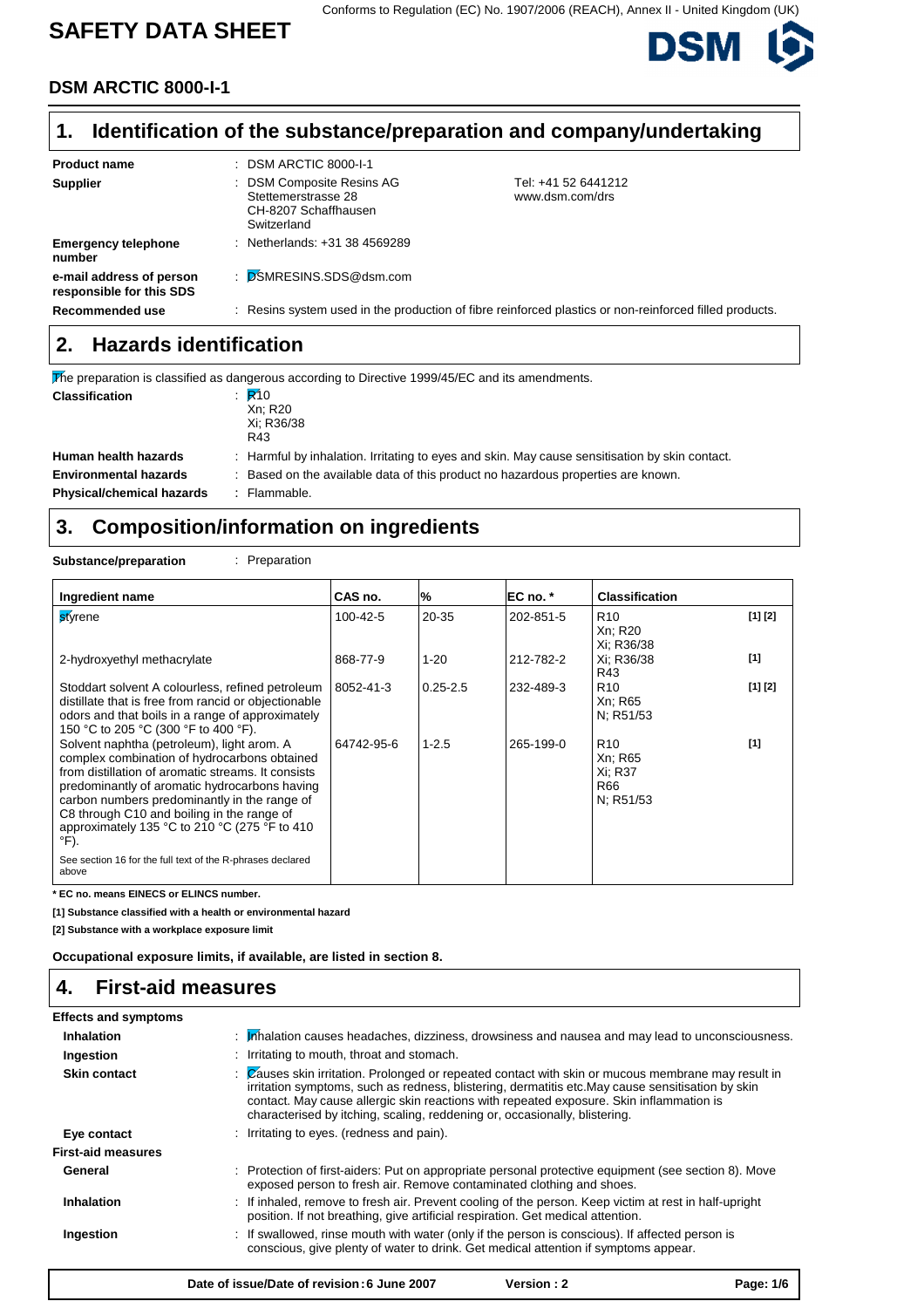**Safety Data Sheet DSM ARCTIC 8000-I-1**

### **4. First-aid measures**

**Eye contact Skin contact** 

**First aid facilities** 

: Immediately flush eyes with running water for at least 15 minutes, keeping eyelids open. Get medical attention. Take off immediately all contaminated clothing. Wash with soap and water. Get medical attention. Ensure that eyewash stations and safety showers are close to the workstation location.

**DSM** 

### **5. Fire-fighting measures**

| <b>Extinguishing media</b>                         |                                                                                                                                                            |
|----------------------------------------------------|------------------------------------------------------------------------------------------------------------------------------------------------------------|
| <b>Small fire</b>                                  |                                                                                                                                                            |
| <b>Suitable</b>                                    | : Use dry chemical or $CO2$ .                                                                                                                              |
| Large fire                                         |                                                                                                                                                            |
| <b>Suitable</b>                                    | $\therefore$ Alcohol-resistant foam.                                                                                                                       |
| Unusual fire/explosion<br>hazards                  | : Vapour is explosive in air at temperatures higher than the flash point.                                                                                  |
| <b>Hazardous thermal</b><br>decomposition products | : In case of fire, may produce hazardous decomposition products such as carbon monoxide, carbon<br>dioxide, (dense) black smoke, aldehydes, organic acids. |
| <b>Special fire-fighting</b><br>procedures         | : Fire water contaminated with this material must be contained and prevented from being discharged<br>to any waterway, sewer or drain.                     |
| <b>Protection of fire-fighters</b>                 | : Wear suitable protective clothing. Self-contained breathing apparatus.                                                                                   |

### **6. Accidental release measures**

| <b>Personal precautions</b>      | : Avoid contact with eyes, skin and clothing. Use suitable protective equipment (section 8). Consult<br>expert immediately. Keep away from sources of ignition. Take precautionary measures against static<br>discharges. Use explosion-proof electrical (ventilating, lighting and material handling) equipment.                                               |
|----------------------------------|-----------------------------------------------------------------------------------------------------------------------------------------------------------------------------------------------------------------------------------------------------------------------------------------------------------------------------------------------------------------|
| <b>Environmental precautions</b> | : Prevent entry into sewers, basements or confined areas. Dyke if necessary.                                                                                                                                                                                                                                                                                    |
| <b>Clean-up Methods</b>          |                                                                                                                                                                                                                                                                                                                                                                 |
| Small spill and leak             | Take up with suitable material. Place in a suitable container. Clean up affected area with a large<br>amount of water. Keep away from incompatible materials and avoid specific conditions (See section<br>10).                                                                                                                                                 |
| Large spill and leak             | Prevent entry into sewers, basements or confined areas. Dyke if necessary. Absorb spill with inert<br>material (e.g. dry sand or earth) and place in a chemical waste container. Recycle, if possible. Use<br>explosion-proof electrical (ventilating, lighting and material handling) equipment. Fire/explosion<br>hazards Keep away from sources of ignition. |

**Note: see section 8 for personal protective equipment and section 13 for waste disposal.**

#### **Handling and storage 7.**

**Handling**

**Storage**

Preferably use in closed systems. Use with adequate ventilation. Use suitable protective equipment. : Avoid contact with eyes, skin and clothing. Use explosion-proof electrical (ventilating, lighting and material handling) equipment. Take measures against static discharge. Keep away from sources of ignition.

: Store in a fireproof location. Keep in a cool place. Keep away from heat and direct sunlight.

**Note: See section 10 for stability and reactivity**

## **8. Exposure controls/personal protection**

| <b>Occupational exposure limits</b>              |                                                                                                                                                                                                                                          |
|--------------------------------------------------|------------------------------------------------------------------------------------------------------------------------------------------------------------------------------------------------------------------------------------------|
| Ingredient name<br>United Kingdom (UK)           | <b>Occupational exposure limits</b>                                                                                                                                                                                                      |
| <b>styrene</b>                                   | EH40-WEL (United Kingdom (UK), 9/2006).<br>WEL 15 min limit: 1080 mg/m <sup>3</sup> 15 minute(s).<br>WEL 15 min limit: 250 ppm 15 minute(s).<br>WEL 8 hrs limit: 430 mg/m <sup>3</sup> 8 hour(s).<br>WEL 8 hrs limit: 100 ppm 8 hour(s). |
| <b>Engineering measures</b>                      | : Use only with adequate ventilation. Use explosion-proof electrical (ventilating, lighting and material<br>handling) equipment.                                                                                                         |
| <b>Hygiene measures</b>                          | : Men using do not eat, drink or smoke. Wash hands after handling compounds and before eating,<br>smoking and using the lavatory and at the end of the day.                                                                              |
| Personal protective equipment - Production scale |                                                                                                                                                                                                                                          |
| <b>Respiratory system</b>                        | : Wear filter mask, filtertype A.                                                                                                                                                                                                        |
| Skin and body                                    | : Chemical-resistant protective suit.                                                                                                                                                                                                    |
| Eyes                                             | $:$ Full-face mask                                                                                                                                                                                                                       |
| <b>Hands</b>                                     | : Wear suitable gloves.                                                                                                                                                                                                                  |
| Recommended<br>material(s)                       | $\geq$ 8 hours (breakthrough time): Viton (0.70 mm)                                                                                                                                                                                      |
|                                                  | Advice on norsenal protection is applicable for bigh expesure levels. Select proper personal protection based on a risk                                                                                                                  |

**Advice on personal protection is applicable for high exposure levels. Select proper personal protection based on a risk assessment of the actual exposure situation.**

| Date of issue/Date of revision: 6 June 2007 | Version : 2 | Page: 2/6 |
|---------------------------------------------|-------------|-----------|
|---------------------------------------------|-------------|-----------|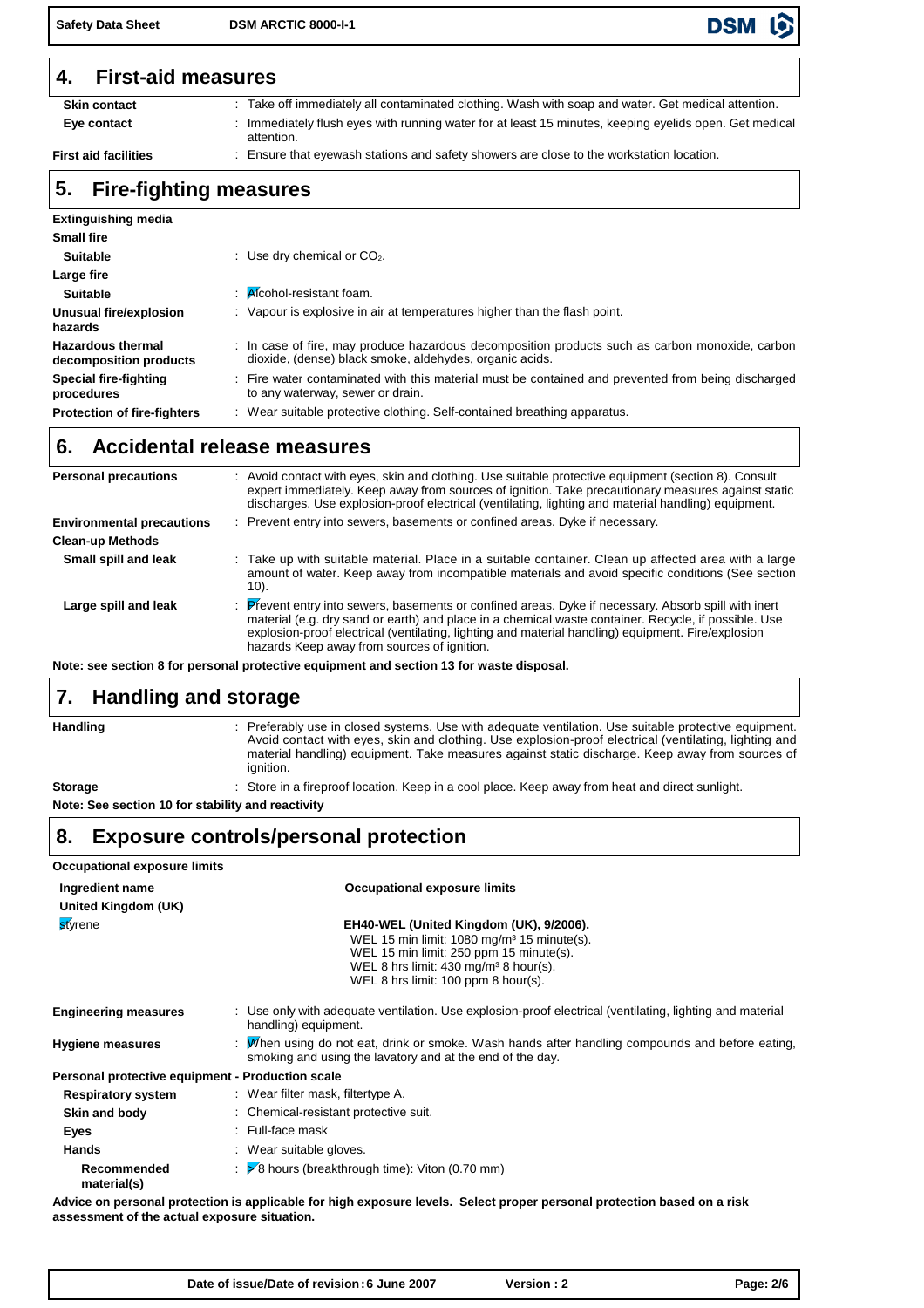**Safety Data Sheet DSM ARCTIC 8000-I-1**

#### **Physical and chemical properties 9.**

| <b>Physical state</b>        | $:$ Liquid.                                         |
|------------------------------|-----------------------------------------------------|
| Colour                       | : Brownish.                                         |
| Odour                        | : typical                                           |
| <b>Flash point</b>           | : $\overline{32}$ °C Closed cup, ISO 1523           |
| Lower explosion limit        | : Not available.                                    |
| <b>Upper explosion limit</b> | : Not available.                                    |
| Density ( $g/cm3$ )          | : 1.1 to 1.3 g/cm <sup>3</sup> (23°C)               |
| <b>Viscosity</b>             | $\frac{1}{20000}$ to 11000 mPa.s (8000 to 11000 cP) |

### **10. Stability and reactivity**

| <b>Stability</b>           | Stable under recommended storage and handling conditions (see section 7). In case of incorrect<br>use: Fire/explosion hazards. |
|----------------------------|--------------------------------------------------------------------------------------------------------------------------------|
| <b>Conditions to avoid</b> | : Keep away from heat, sparks and flame.                                                                                       |
| <b>Materials to avoid</b>  | No special recommendations.                                                                                                    |

# **11. Toxicological information**

| Potential acute health effects |  |
|--------------------------------|--|
|--------------------------------|--|

| <b>Inhalation</b>   | $\frac{1}{2}$ Marmful by inhalation.                                   |
|---------------------|------------------------------------------------------------------------|
| Ingestion           | $\frac{1}{2}$ <i>r</i> fitating to mouth, throat and stomach.          |
| <b>Skin contact</b> | : <b>I</b> rfitating to skin. May cause sensitisation by skin contact. |
| Eye contact         | $\cdot$ <i>Irritating to eyes.</i>                                     |

### **Acute toxicity**

| Product/ingredient name                                                                                                                                                                                                                                                                                                                                  | Result                           | <b>Species</b> | <b>Dose</b>             | <b>Exposure</b> |
|----------------------------------------------------------------------------------------------------------------------------------------------------------------------------------------------------------------------------------------------------------------------------------------------------------------------------------------------------------|----------------------------------|----------------|-------------------------|-----------------|
| styrene                                                                                                                                                                                                                                                                                                                                                  | LD50<br>Intraperitoneal          | Rat            | 898 mg/kg               |                 |
|                                                                                                                                                                                                                                                                                                                                                          | LD50 Oral                        | Rat            | 2650 mg/kg              |                 |
|                                                                                                                                                                                                                                                                                                                                                          | LD50 Oral                        | Rat            | 5000 mg/kg              |                 |
|                                                                                                                                                                                                                                                                                                                                                          | LC50 Inhalation<br>Vapour        | Rat            | $12 \text{ mg/m}^3$     | 4 hours         |
|                                                                                                                                                                                                                                                                                                                                                          | <b>LC50</b> Inhalation<br>Vapour | Mouse          | $9.5 \text{ mg/m}^3$    | 4 hours         |
| 2-hydroxyethyl methacrylate                                                                                                                                                                                                                                                                                                                              | LD50 Dermal                      | Rabbit         | $>3000$ mg/kg           |                 |
|                                                                                                                                                                                                                                                                                                                                                          | LD50<br>Intraperitoneal          | Rat            | 1250 mg/kg              |                 |
|                                                                                                                                                                                                                                                                                                                                                          | LD50 Oral                        | Rat            | 5050 mg/kg              |                 |
| Stoddart solvent A colourless, refined<br>petroleum distillate that is free from rancid or<br>objectionable odors and that boils in a range of<br>approximately 150 °C to 205 °C (300 °F to 400<br>°F).                                                                                                                                                  | LD Dermal                        | Rabbit         | $>3$ g/kg               |                 |
| Solvent naphtha (petroleum), light arom. A<br>complex combination of hydrocarbons obtained<br>from distillation of aromatic streams. It consists<br>predominantly of aromatic hydrocarbons having<br>carbon numbers predominantly in the range of<br>C8 through C10 and boiling in the range of<br>approximately 135 °C to 210 °C (275 °F to 410<br>°F). | LD Oral<br>LD50 Oral             | Rat<br>Rat     | $>5$ g/kg<br>8400 mg/kg |                 |

#### **Potential chronic health effects**

|                           | <b>Version: 2</b><br>Date of issue/Date of revision: 6 June 2007<br>Page: 3/6                                                        |  |
|---------------------------|--------------------------------------------------------------------------------------------------------------------------------------|--|
| <b>Teratogenicity</b>     | : No specific data.                                                                                                                  |  |
| <b>Mutagenicity</b>       | No specific data.                                                                                                                    |  |
| Carcinogenicity           | : No specific data.                                                                                                                  |  |
| <b>Chronic toxicity</b>   | : No specific data.                                                                                                                  |  |
| Denmark - Carcinogen list | : Contains a substance or substances listed under National Working Environment Authorities<br>Executive Order 140/1997.              |  |
| <b>Fertility effects</b>  | : Mo known significant effects or critical hazards.                                                                                  |  |
| Developmental effects     | : Mo known significant effects or critical hazards.                                                                                  |  |
| <b>Teratogenicity</b>     | : Mo known significant effects or critical hazards.                                                                                  |  |
| <b>Mutagenicity</b>       | : Mo known significant effects or critical hazards.                                                                                  |  |
| Carcinogenicity           | : No known significant effects or critical hazards.                                                                                  |  |
| <b>Chronic effects</b>    | $\mathcal{O}$ ( $\mathcal{O}$ once sensitized, a severe allergic reaction may occur when subsequently exposed to very low<br>levels. |  |

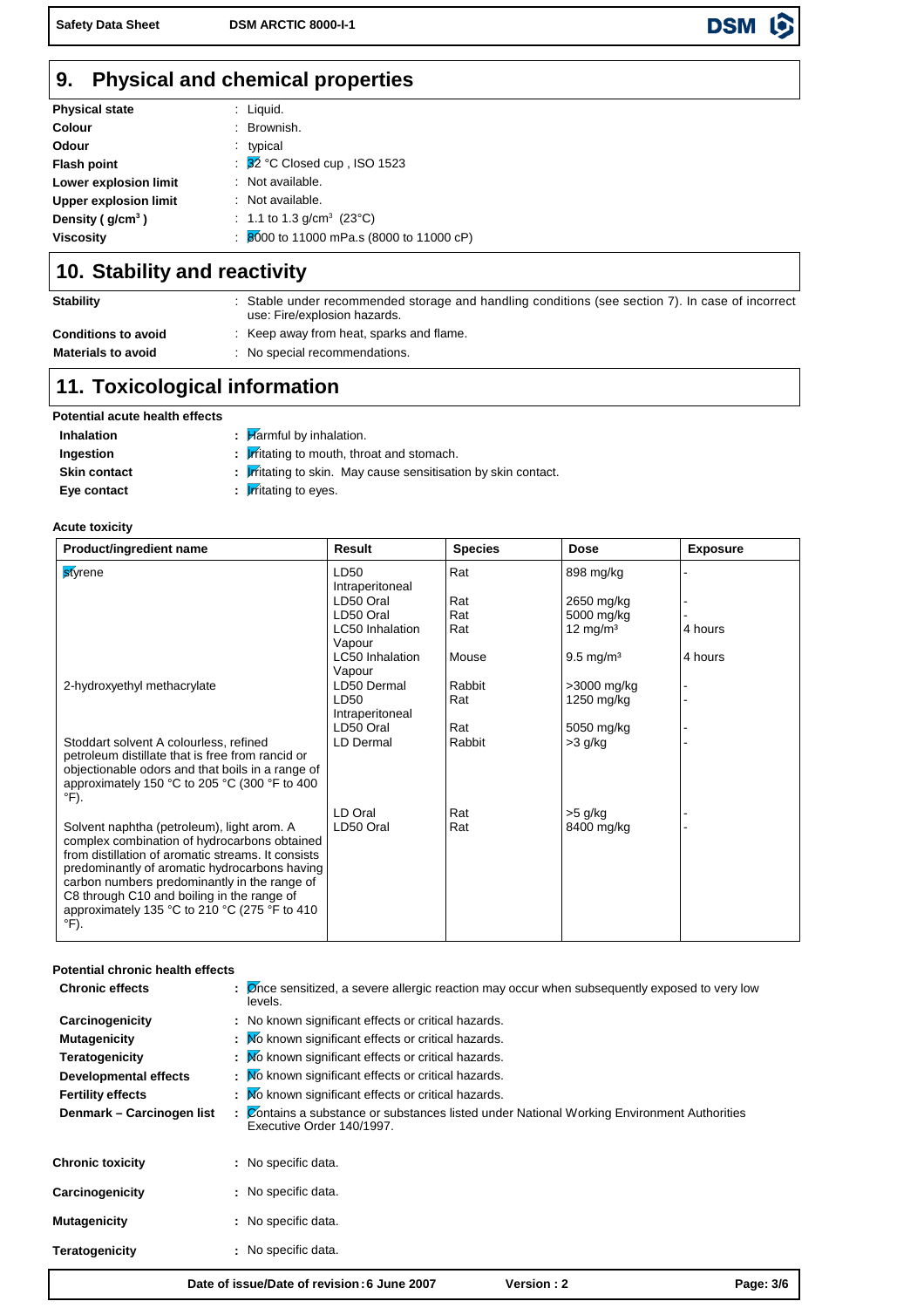**Safety Data Sheet DSM ARCTIC 8000-I-1**

**DSM** lo

## **11. Toxicological information**

**Reproductive toxicity**

**:** No specific data.

**International regulations lists**

### **Classification**

| <b>Product/ingredient name</b> | <b>ACGIH</b> | <b>IARC</b> | <b>EPA</b> | <b>NIOSH</b> | <b>NTP</b> | <b>OSHA</b> |
|--------------------------------|--------------|-------------|------------|--------------|------------|-------------|
| styrene                        | A4           | 2B          |            |              |            |             |

### **12. Ecological information**

**Environmental effects** :  $\overline{M}$  known significant effects or critical hazards.

**Aquatic ecotoxicity**

| Product/ingredient name     | <b>Test</b> | <b>Result</b>            | <b>Species</b> | <b>Exposure</b> |
|-----------------------------|-------------|--------------------------|----------------|-----------------|
| <b>s</b> tyrene             | Mortality   | Acute EC50 4.7<br>mg/L   | Daphnia        | 48 hours        |
|                             | Population  | Acute EC50 0.56<br>mg/L  | Algae          | 48 hours        |
|                             | Mortality   | Acute LC50 10<br>mg/L    | Fish           | 96 hours        |
|                             | Mortality   | Acute LC50 29<br>mg/L    | Fish           | 96 hours        |
|                             | Mortality   | Acute LC50 4.02<br>mg/L  | Fish           | 96 hours        |
|                             | Mortality   | Acute LC50 25.05<br>mg/L | Fish           | 96 hours        |
| 2-hydroxyethyl methacrylate | Mortality   | Acute LC50 227<br>mg/L   | Fish           | 96 hours        |

### **Persistence/degradability**

| <b>Product/ingredient name</b> | <b>Aquatic half-life</b> | <b>Photolysis</b> | <b>Biodegradability</b> |
|--------------------------------|--------------------------|-------------------|-------------------------|
| styrene                        |                          |                   | Readily                 |

**Other adverse effects** :  $\overline{M}$  known significant effects or critical hazards.

## **13. Disposal considerations**

**Methods of disposal (waste** : Waste must be disposed of in accordance with national and local environmental regulations. **of residues; contaminated packaging)**

# **14. Transport information**

### **International transport regulations**

| Regulatory information UN number |                 | Proper shipping name         | <b>Class</b> | PG* | Label | <b>Additional information</b>                                                                                                                                                                                                |
|----------------------------------|-----------------|------------------------------|--------------|-----|-------|------------------------------------------------------------------------------------------------------------------------------------------------------------------------------------------------------------------------------|
| <b>ADR/RID Class</b>             | <b>DI</b> N1866 | Resin solution,<br>flammable | 3            | III |       | <b>Hazard identification</b><br>number<br>30<br><b>Limited quantity</b><br>LQ7<br><b>CEFIC Tremcard</b><br>30GF1-III<br>Remarks<br>This class 3 material can<br>be considered non<br>hazardous in packagings<br>up to 450 L. |
| <b>ADNR Class</b>                | <b>DI</b> N1866 | Resin solution,<br>flammable | 3            | III |       |                                                                                                                                                                                                                              |
| <b>IMDG Class</b>                | <b>DI</b> N1866 | Resin solution,<br>flammable | 3            | III |       | <b>Emergency schedules</b><br>(EmS)<br>$F-E$ , $S-E$                                                                                                                                                                         |
|                                  |                 |                              |              |     |       |                                                                                                                                                                                                                              |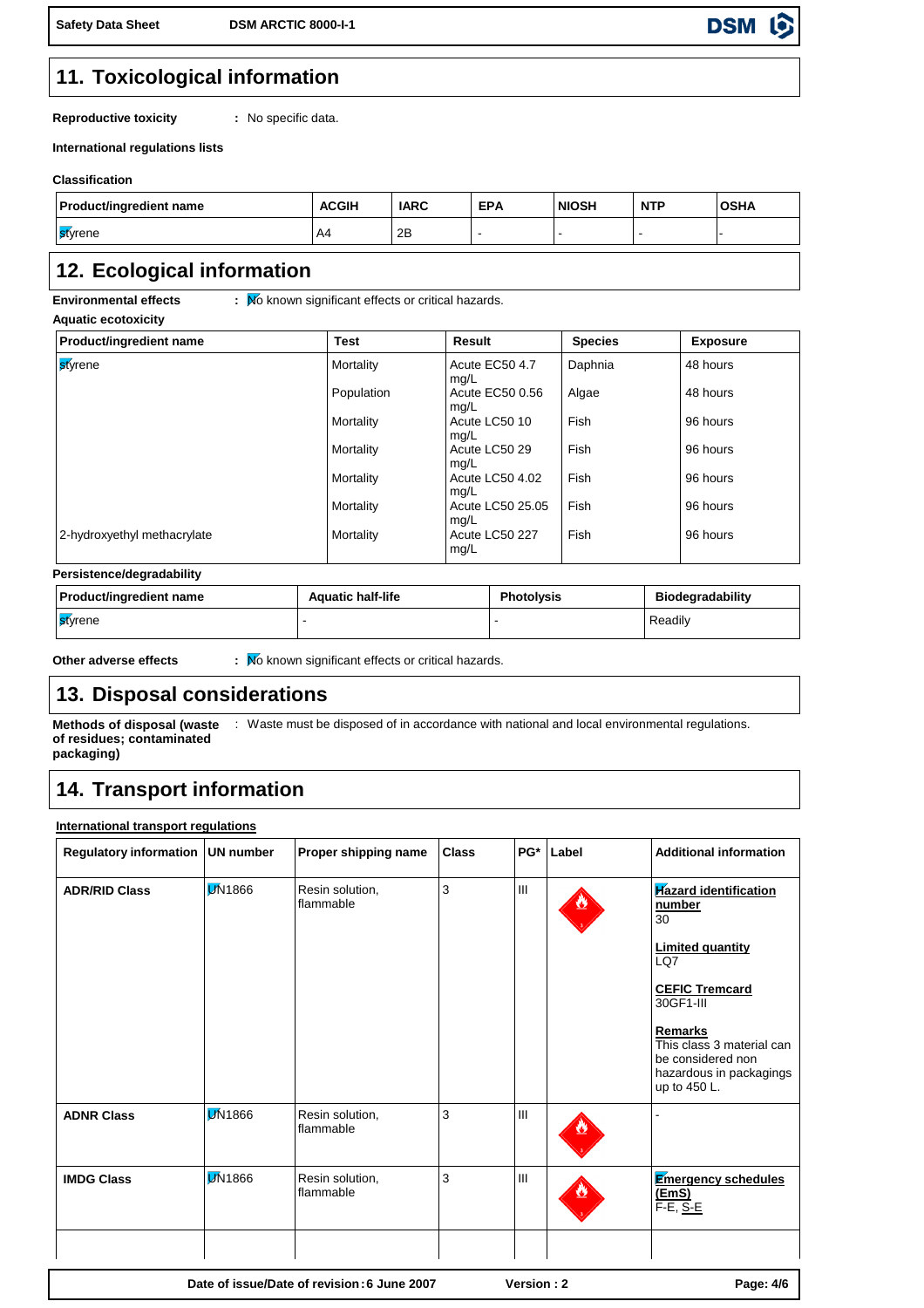#### **DSM** lo

| 14. Transport information |               |                                    |   |                |                                                                                                                                                                                                                                                                                                                                 |
|---------------------------|---------------|------------------------------------|---|----------------|---------------------------------------------------------------------------------------------------------------------------------------------------------------------------------------------------------------------------------------------------------------------------------------------------------------------------------|
| <b>IATA Class</b>         | <b>M</b> 1866 | <b>Resin solution</b><br>flammable | 3 | $\mathbf{III}$ | Passenger and Cargo<br><b>Aircraft</b> Quantity<br>limitation: 60 L<br>Packaging instructions:<br>309<br><b>Cargo Aircraft Only</b><br>Quantity limitation: 220 L<br>Packaging instructions:<br>310<br><b>Limited Quantities -</b><br><b>Passenger Aircraft</b><br>Quantity limitation: 10 L<br>Packaging instructions:<br>Y309 |

PG\* : Packing group

# **15. Regulatory information**

### **EU regulations**

| Hazard symbol or symbols | Harmful                                                                                                                                                 |                        |
|--------------------------|---------------------------------------------------------------------------------------------------------------------------------------------------------|------------------------|
| <b>Risk phrases</b>      | $:$ R <sub>10</sub> -Flammable.<br>R20- Harmful by inhalation.<br>R36/38- Irritating to eyes and skin.<br>R43- May cause sensitisation by skin contact. |                        |
| Safety phrases           | : S24- Avoid contact with skin.<br>S37- Wear suitable gloves.                                                                                           |                        |
| <b>Contains</b>          | styrene<br>÷<br>2-hydroxyethyl methacrylate                                                                                                             | 202-851-5<br>212-782-2 |

### **Other information 16.**

| <b>Full text of R phrases</b><br>referred to in sections 2 and<br>3 - United Kingdom (UK) | $\therefore$ R <sub>10</sub> -Flammable.<br>R20- Harmful by inhalation.<br>R65- Harmful: may cause lung damage if swallowed.<br>R37- Irritating to respiratory system.<br>R36/38- Irritating to eyes and skin.<br>R43- May cause sensitisation by skin contact.<br>R66- Repeated exposure may cause skin dryness or cracking.<br>R51/53- Toxic to aquatic organisms, may cause long-term adverse effects in the aquatic<br>environment. |
|-------------------------------------------------------------------------------------------|-----------------------------------------------------------------------------------------------------------------------------------------------------------------------------------------------------------------------------------------------------------------------------------------------------------------------------------------------------------------------------------------------------------------------------------------|
| <b>Full text of classifications</b>                                                       | : Xn - Harmful                                                                                                                                                                                                                                                                                                                                                                                                                          |
| referred to in sections 2 and                                                             | Xi - Irritant                                                                                                                                                                                                                                                                                                                                                                                                                           |
| 3 - United Kingdom (UK)                                                                   | N - Dangerous for the environment                                                                                                                                                                                                                                                                                                                                                                                                       |

| Internal code    | : 014227WW29536  |
|------------------|------------------|
| <b>History</b>   |                  |
| Date of printing | $: 6$ June 2007. |
| Date of issue    | $: 6$ June 2007  |
| <b>Version</b>   | $\cdot$ 2        |
| Notice to reader |                  |

The information contained in the Safety Data Sheet is based on our data available on the date of publication. The information is intended to aid the user in controlling the handling risks; it is not to be construed as a warranty or specification of the product quality. The information may not be or may not altogether be applicable to combinations of the product with other substances or to particular applications.

The user is responsible for ensuring that appropriate precautions are taken and for satisfying themselves that the data are suitable and suffcient for the product's intended purpose. In case of any unclarity we advise consulting the supplier or an expert.

**Training advice** : Handling of this substance or preparation is restricted to skilled personnel only.